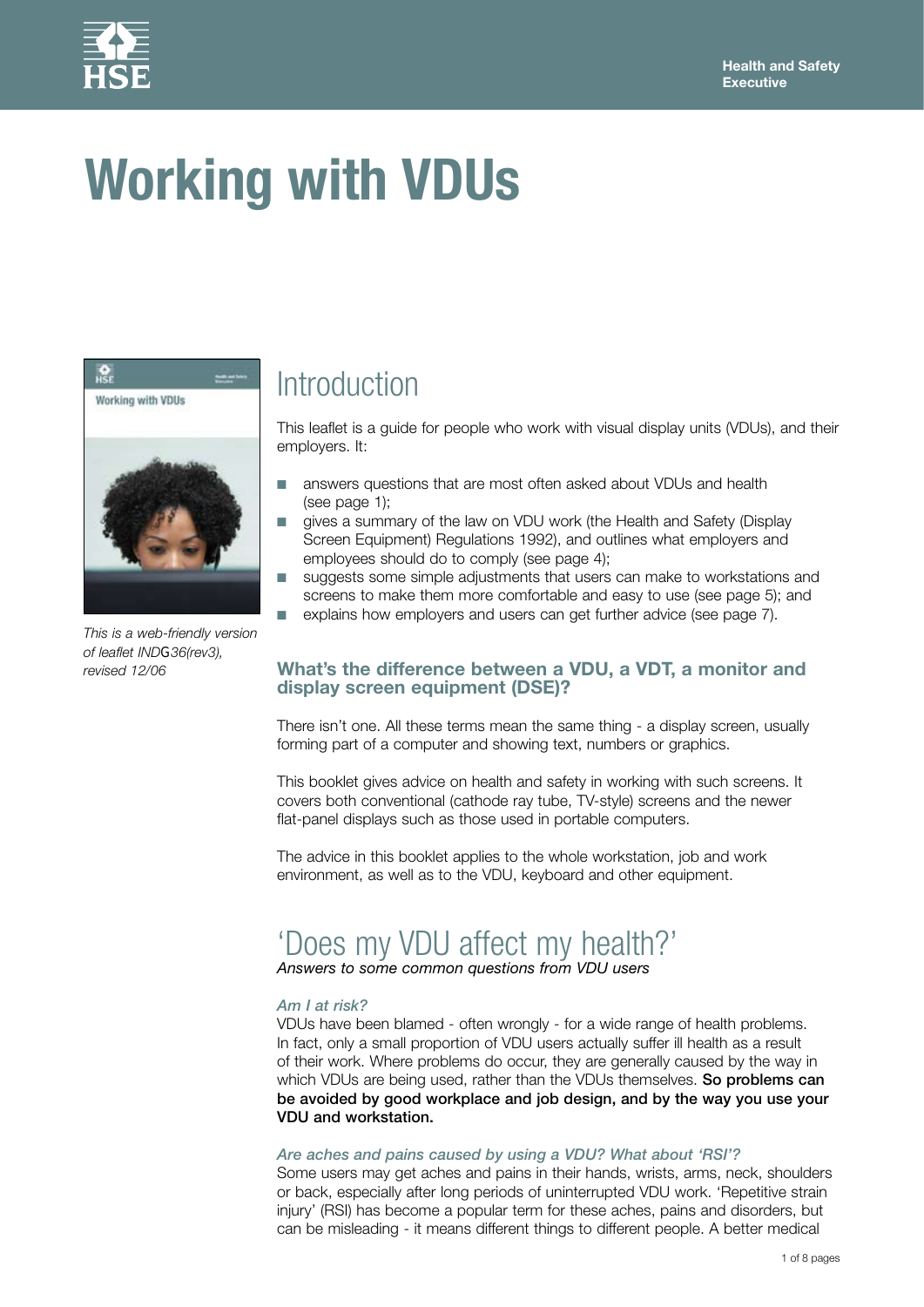name for this whole group of conditions is 'upper limb disorders'. Usually these disorders do not last, but in a few cases they may become persistent or even disabling.

#### *How can I avoid these aches, pains and disorders?*

Problems of this kind may have a physical cause, but may also be more likely if a VDU user feels stressed by the work (see next question). If you get aches or pains you should alert your supervisor or line manager.

Problems can often be avoided by good workplace design, so that you can work comfortably, and by good working practices (like taking frequent short breaks from the VDU). Prevention is easiest if action is taken early, before the problem has become serious. For more about how to avoid trouble, see 'Making adjustments to suit your needs' on page 5.

#### *What can be done to reduce stress in my VDU work?*

People who use a VDU sometimes complain of stress, but this usually arises from increased pace of work or pressure to meet deadlines, not the VDU itself. Some VDU workers find stress reduced because the VDU makes their job easier or more interesting, but for others stress becomes worse. This can happen when a system does not work well or when the user does not feel in control or competent to operate it.

Employers can help overcome stress by providing the right training, and by designing systems and tasks to match the abilities of the people who work with them.

#### *Can work with VDUs affect eyesight?*

Extensive research has found no evidence that VDUs can cause disease or permanent damage to eyes. But long spells of VDU work can lead to tired eyes and discomfort. Also, by giving your eyes more demanding tasks, it might make you aware of an eyesight problem you had not noticed before. You and your employer can help your eyes by ensuring your VDU is well positioned and properly adjusted, and that the workplace lighting is suitable. Ask for an eye test if you still think there is a problem.

#### *What about problems with my contact lenses or bifocals?*

The heat generated by computers and other equipment can make the air seem drier, and some contact lens wearers find this uncomfortable. If you have this problem but don't want to change to spectacles, you can try blinking more often or using tear-substitute drops. Where the air is dry, employers can help by taking steps to increase the humidity.

People with **bifocal spectacles** may find them less than ideal for VDU work. It is important to be able to see the screen easily without having to raise or lower your head. If you can't work comfortably with bifocals, you may need a different type of spectacles. Consult your optician or doctor if in doubt.

#### *Can VDU work cause headaches?*

Headaches may result from several things that occur with VDU work, such as:

- screen glare;
- **Dec** poor image quality;
- a need for different spectacles;
- stress from the pace of work;
- anxiety about new technology;
- reading the screen for long periods without a break;
- poor posture; or
- a combination of these.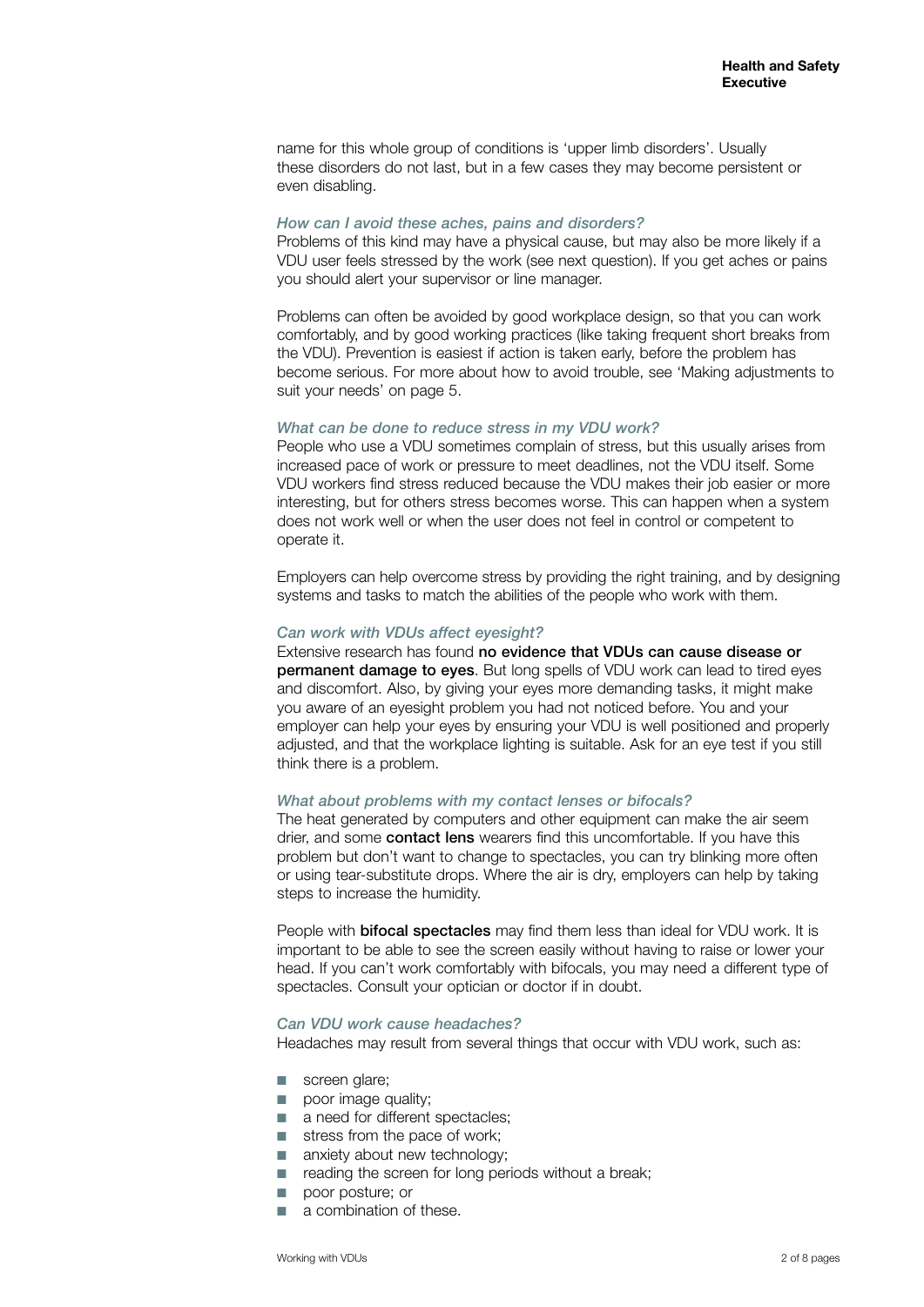Many of these things can easily be put right once the cause of the problem has been found.

#### *How long should I work with a VDU?*

There is no legal limit, but you need to break up long spells of VDU work. How long you should work without a break depends on the type of work you are doing. See pages 4 and 6 for further information.

#### *Do VDUs give out harmful radiation?*

No. VDUs give out both visible light, which enables us to see the screen, and other forms of electromagnetic radiation which can be harmful above certain levels. However, the levels of radiation emitted from VDUs are well below the safe levels set out in international recommendations. So your employer doesn't have to check radiation levels from your VDU, and you do not need any special devices such as spectacles, screens or aprons when using it.

#### *What should I do if I'm pregnant?*

You don't need to stop working with VDUs. Past concern, about reports of miscarriages and birth defects among some groups of VDU workers, has not been borne out by more recent research. Many scientific studies have now been carried out and, taken as a whole, these do not show any link between miscarriages or birth defects and working with VDUs.

If you are anxious about your VDU or about work generally during pregnancy, you should talk to your doctor. Or you could talk to someone who is well informed about current scientific information and advice on VDUs.

#### *Can working with VDUs cause skin disorders?*

This is rare. A few people have experienced irritation, rashes or other skin problems when working with a VDU. The exact cause is not known, but it seems possible that a combination of dry air, static electricity and individual susceptibility may be involved. If this is the case, increasing the humidity or allowing more fresh air into the room may help.

#### *Can VDUs trigger epileptic fits?*

Most people with epilepsy are completely unaffected by VDUs. A few who suffer from photo-sensitive epilepsy and are susceptible to flickering lights and striped patterns may be affected in some circumstances. But even they can often work successfully with VDUs without provoking an attack.

#### *I use a portable computer - are there any precautions I should take?*

Laptops and other portables have to be compact and easy to carry. The resulting design features, like small keyboards, can make prolonged use uncomfortable, unless steps are taken to avoid problems, eg by using a docking station.

It is best to avoid using a portable on its own if full-sized equipment is available. And like other VDU users, people who habitually use a portable should be trained how to minimise risks. This includes sitting comfortably, angling the screen so it can be seen clearly with minimal reflections, and taking frequent breaks if work is prolonged. Wherever possible, portables should be placed on a firm surface at the right height for keying.

#### *Is it true that using a mouse can cause problems?*

Intensive use of a mouse, trackball, or similar pointing device may give rise to aches and pains in the fingers, hands, wrists, arms or shoulders. This can also happen with a keyboard, but mouse work concentrates activity on one hand and arm (and one or two fingers), and this may make problems more likely. Risks can be reduced by adopting a good posture and technique - see pages 5 and 6.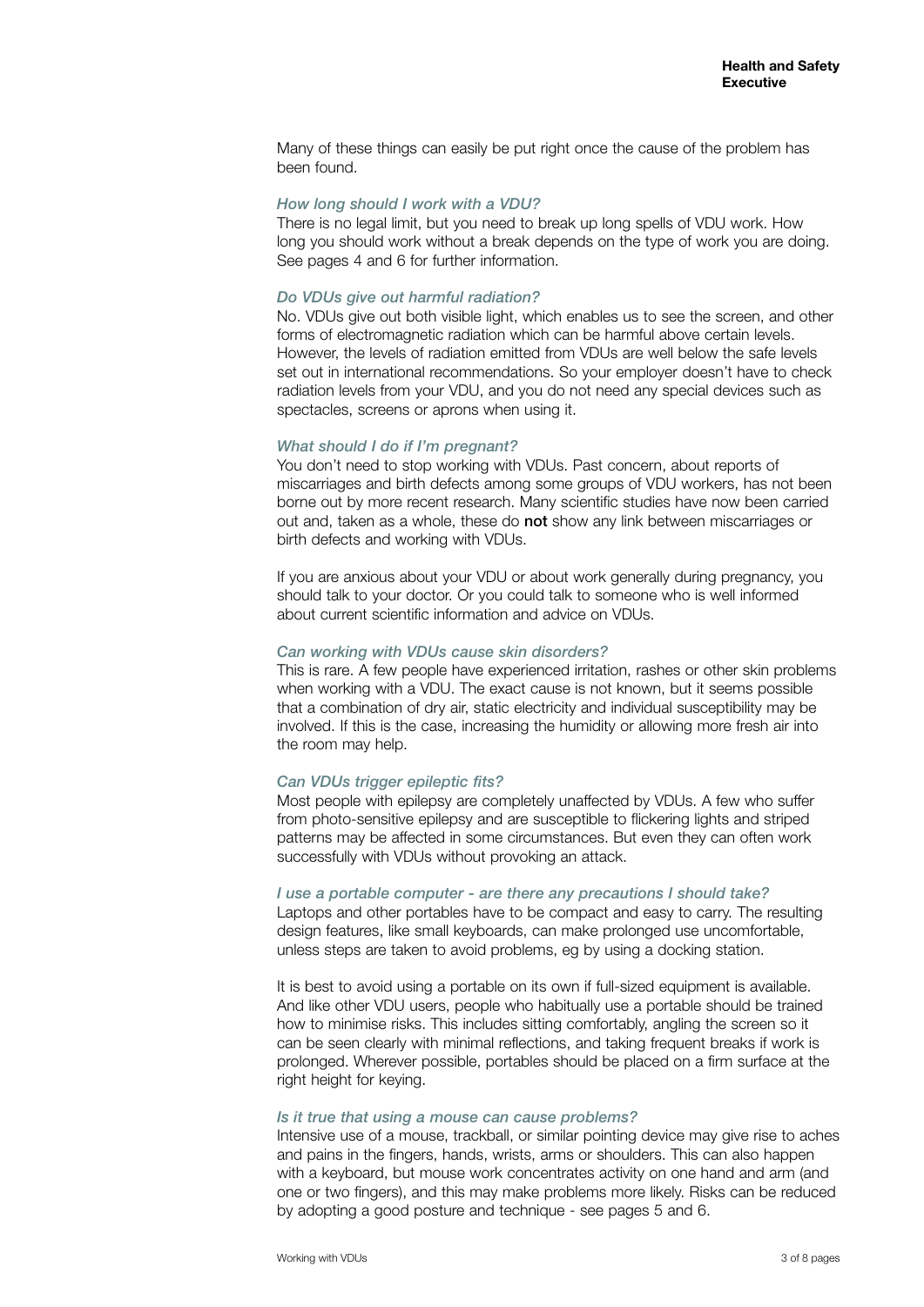Try to limit the time you spend using the mouse. Take frequent breaks - even short pauses to relax your arm can help, as can spells using the keyboard or doing noncomputer work. Place the mouse close, so it can be used with a relaxed arm and straight wrist. It can help to support your arm, for example on the desk surface or arm of a chair. If you still find using the mouse awkward, you could try a different shaped or sized one, or another device such as a trackball.

# The Regulations and how they affect you

The Health and Safety (Display Screen Equipment) Regulations 1992 implement an EC Directive and came into effect from January 1993 (some small changes were made in 2002). The Regulations require employers to minimise the risks in VDU work by ensuring that workplaces and jobs are well designed.

#### *Who is affected?*

The Regulations apply where staff habitually use VDUs as a significant part of their normal work. Other people, who use VDUs only occasionally, are not covered by the requirements in the Regulations (apart from the workstation requirements). However, their employers still have general duties to protect them under other health and safety at work legislation.

#### *I am self-employed - am I covered?*

The Regulations do not place any duties on the self-employed. However, parts of them apply if you habitually use a VDU for a significant part of your normal work and are using a client employer's workstation. The client employer has to assess and reduce risks, ensure the workstation complies with the minimum requirements and provide information, as if you were an employee. But there is no requirement for employers to plan work breaks, or provide eye tests or training for the self-employed.

#### *I work at home - am I covered?*

Yes, the Regulations apply if you are an employee working at home, and habitually using a VDU for a significant part of your normal work.

# What do employers have to do to comply?

The Regulations do not contain detailed technical specifications or lists of approved equipment. Instead, they set more general objectives.

Employers have to:

#### *Analyse workstations, and assess and reduce risks*  Employers need to look at:

- the whole workstation including equipment, furniture, and the work environment;
- the job being done; and
- any special needs of individual staff.

Employees and safety representatives should be encouraged to take part in risk assessments, eg by reporting health problems. Where risks are identified, the employer must take steps to reduce them.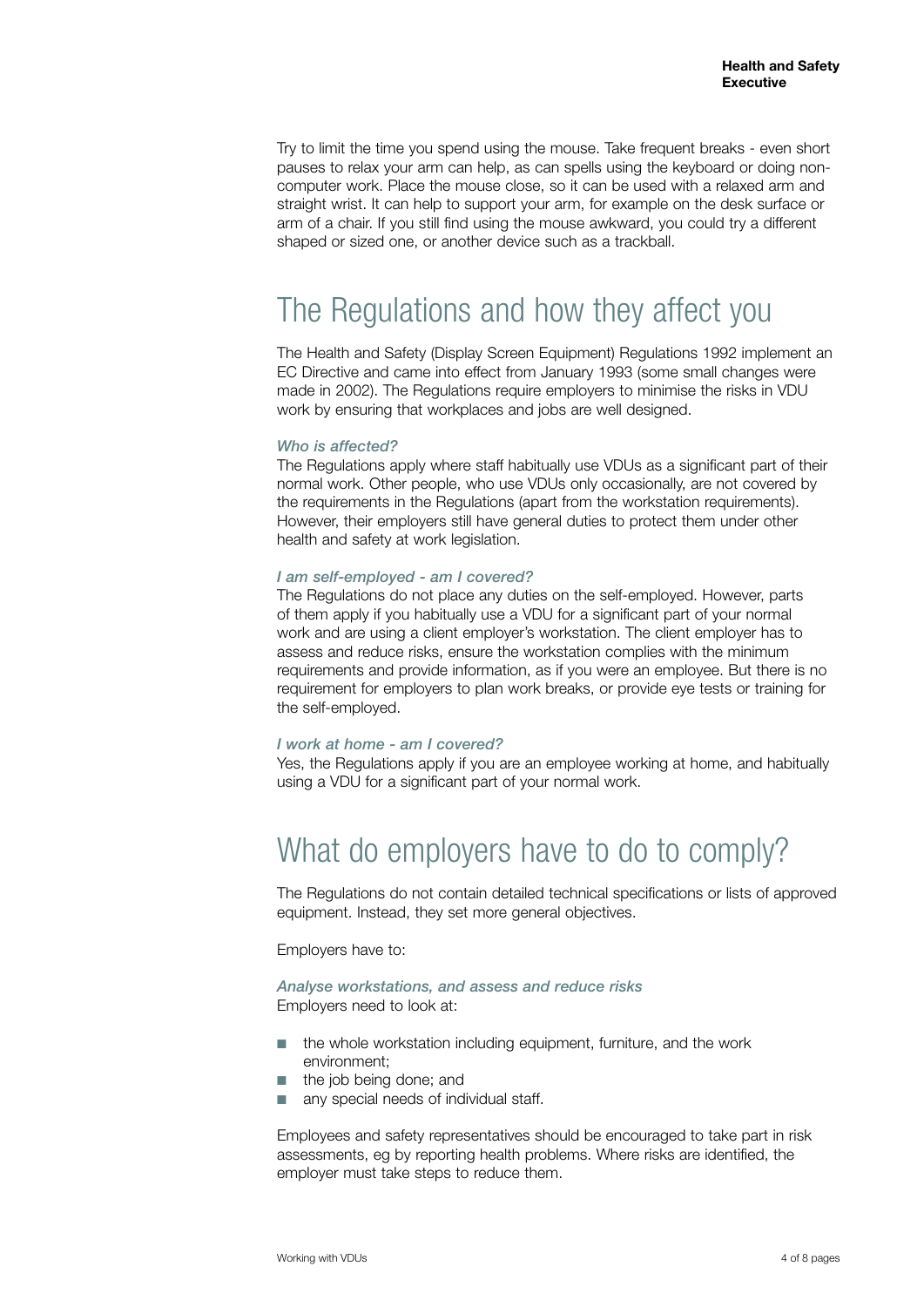#### *Ensure workstations meet minimum requirements*

These requirements are good features that should normally be found in a workstation, such as adjustable chairs and suitable lighting. They are set out in a schedule to the Regulations, covering screens, keyboards, desks, chairs, the work environment and software. All workstations covered by the Regulations now have to comply, to the extent necessary for the health and safety of workers (a transitional period for modification of older workstations expired at the end of 1996).

#### *Plan work so there are breaks or changes of activity*

As the need for breaks depends on the nature and intensity of the work, the Regulations require breaks or changes of activity but do not specify their timing or length. However the guidance on the Regulations explains general principles, for example short, frequent breaks are better than longer, less frequent ones. Ideally the individual should have some discretion over when to take breaks.

#### *On request arrange eye tests, and provide spectacles if special ones are needed*

Employees covered by the Regulations can ask their employer to provide and pay for an eye and eyesight test. This is a test by an optometrist or doctor. There is also an entitlement to further tests at regular intervals; the optometrist doing the first test can recommend when the next should be. Employers only have to pay for spectacles if special ones (for example, prescribed for the distance at which the screen is viewed) are needed and normal ones cannot be used.

#### *Provide health and safety training and information*

Employers have to provide training, to make sure employees can use their VDU and workstation safely, and know how to make best use of it to avoid health problems, for example by adjusting the chair.

Information should also be provided about VDU health and safety. This should include general background information - this could be done by giving out copies of this booklet. It should also cover more specific details of the steps taken by the employer to comply with the Regulations, such as the action taken to reduce risks and the arrangements for breaks.

*Details of more comprehensive HSE guidance publications on the Regulations are given on page 7.* 

# Making adjustments to suit your needs

#### **What can I do to help myself?**

Make full use of the equipment provided, and adjust it to get the best from it and to avoid potential health problems. If the Regulations apply to you, your employer should cover these things in training. If the Regulations don't apply, it is still worth setting up your workstation properly, to be as comfortable as possible.

Here are some practical tips:

#### *Getting comfortable*

- Adjust your chair and VDU to find the most comfortable position for your work. As a broad guide, your forearms should be approximately horizontal and your eyes the same height as the top of the VDU.
- Make sure you have enough work space to take whatever documents or other equipment you need.
- Try different arrangements of keyboard, screen, mouse and documents to find the best arrangement for you. A document holder may help you avoid awkward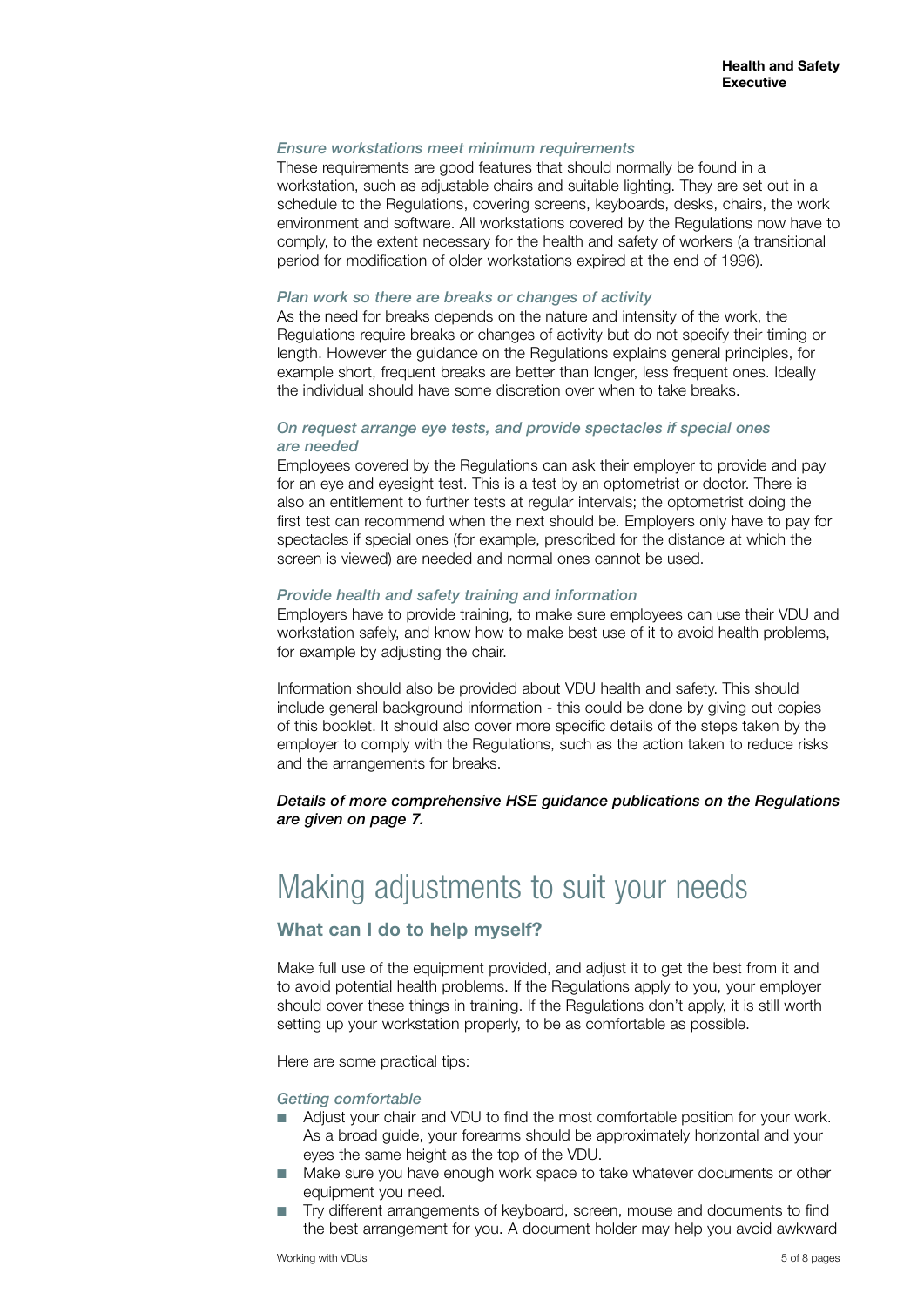neck and eye movements.

- Arrange your desk and VDU to avoid glare, or bright reflections on the screen. This will be easiest if neither you nor the screen is directly facing windows or bright lights. Adjust curtains or blinds to prevent unwanted light.
- Make sure there is space under your desk to move your legs freely. Move any obstacles such as boxes or equipment.
- Avoid excess pressure from the edge of your seat on the backs of your legs and knees. A footrest may be helpful, particularly for smaller users.

#### *Keying in*

- Adjust your keyboard to get a good keying position. A space in front of the keyboard is sometimes helpful for resting the hands and wrists when not keying.
- Try to keep your wrists straight when keying. Keep a soft touch on the keys and don't overstretch your fingers. Good keyboard technique is important.



# Reading the screen

#### *Using a mouse*

- Position the mouse within easy reach, so it can be used with the wrist straight. Sit upright and close to the desk, so you don't have to work with your mouse arm stretched. Move the keyboard out of the way if it is not being used.
- Support your forearm on the desk, and don't grip the mouse too tightly.
- Rest your fingers lightly on the buttons and do not press them hard.

#### *Reading the screen*

- Adjust the brightness and contrast controls on the screen to suit lighting conditions in the room.
- Make sure the screen surface is clean.
- In setting up software, choose options giving text that is large enough to read easily on your screen, when you are sitting in a normal, comfortable working position. Select colours that are easy on the eye (avoid red text on a blue background, or vice-versa).
- Individual characters on the screen should be sharply focused and should not flicker or move. If they do, the VDU may need servicing or adjustment.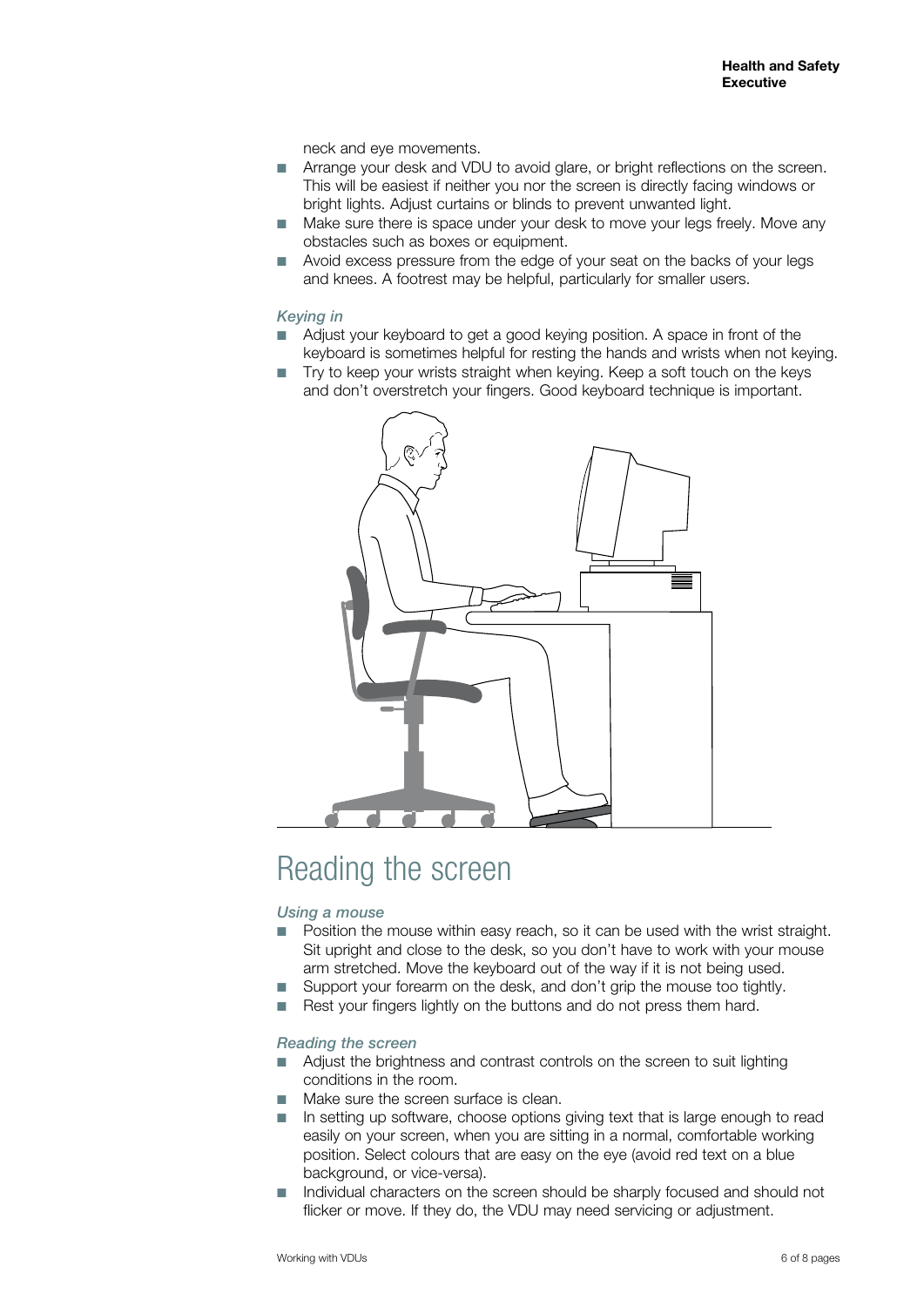#### *Posture and breaks*

- Don't sit in the same position for long periods. Make sure you change your posture as often as practicable. Some movement is desirable, but avoid repeated stretching to reach things you need (if this happens a lot, rearrange your workstation)
- Most jobs provide opportunities to take a break from the screen, eg to do filing or photocopying. Make use of them. If there are no such natural breaks in your job, your employer should plan for you to have rest breaks. Frequent short breaks are better than fewer long ones.

### More information and advice

The Health and Safety Executive (HSE) has published two other guidance booklets giving detailed information on the Display Screen Equipment Regulations. Employers in particular may wish to consult one of them. The two booklets are:

The law on VDUs: An easy quide: Making sure your office complies with *the Health and Safety (Display Screen Equipment) Regulations 1992 (as*  **amended in 2002)** HSG90 HSE Books 2003 ISBN 0 7176 2602 4

This is the booklet HSE recommends for most employers who have staff using standard VDUs in offices. It gives practical guidance, in plain language, on how to comply with the Regulations with a minimum of effort and expense. It is illustrated in colour and includes a checklist for workstation assessment.

Note: additional copies of the *VDU workstation checklist* are available in priced packs of 5, ISBN 0 7176 2617 2.

■ Work with display screen equipment. Health and Safety (Display Screen *Equipment) Regulations 1992 as amended by the Health and Safety (Miscellaneous Amendments) Regulations 2002. Guidance on regulations*  L26 (Second edition) HSE Books 2003 ISBN 0 7176 2582 6

This booklet in HSE's Legal series gives comprehensive guidance on interpretation of each part of the Regulations. It includes the text of the Regulations themselves, including the 2002 amendments. It will be of most interest to employers who need to check the detail of particular requirements, or anyone who wants advice on application of the Regulations to display screen equipment other than ordinary VDUs in offices.

All these publications are available from HSE Books (see back cover) or booksellers.

#### *What should I do if I have any problems?*

If you are a VDU user and think you have health problems connected with your work, it's best to talk to your supervisor, manager or safety representative first. Employers have a duty to consult their employees or employee representatives on health and safety issues. It is good practice for employers to encourage early reporting of health problems, help sufferers obtain treatment they need, and help them return to work.

If this doesn't help, VDU users and employers can get advice from the relevant authority:

- For VDU work in an office, shop or hotel: contact the Environmental Health Department at your local council.
- For other premises (and government offices): contact your nearest local office of the Health and Safety Executive, as listed in the telephone directory.